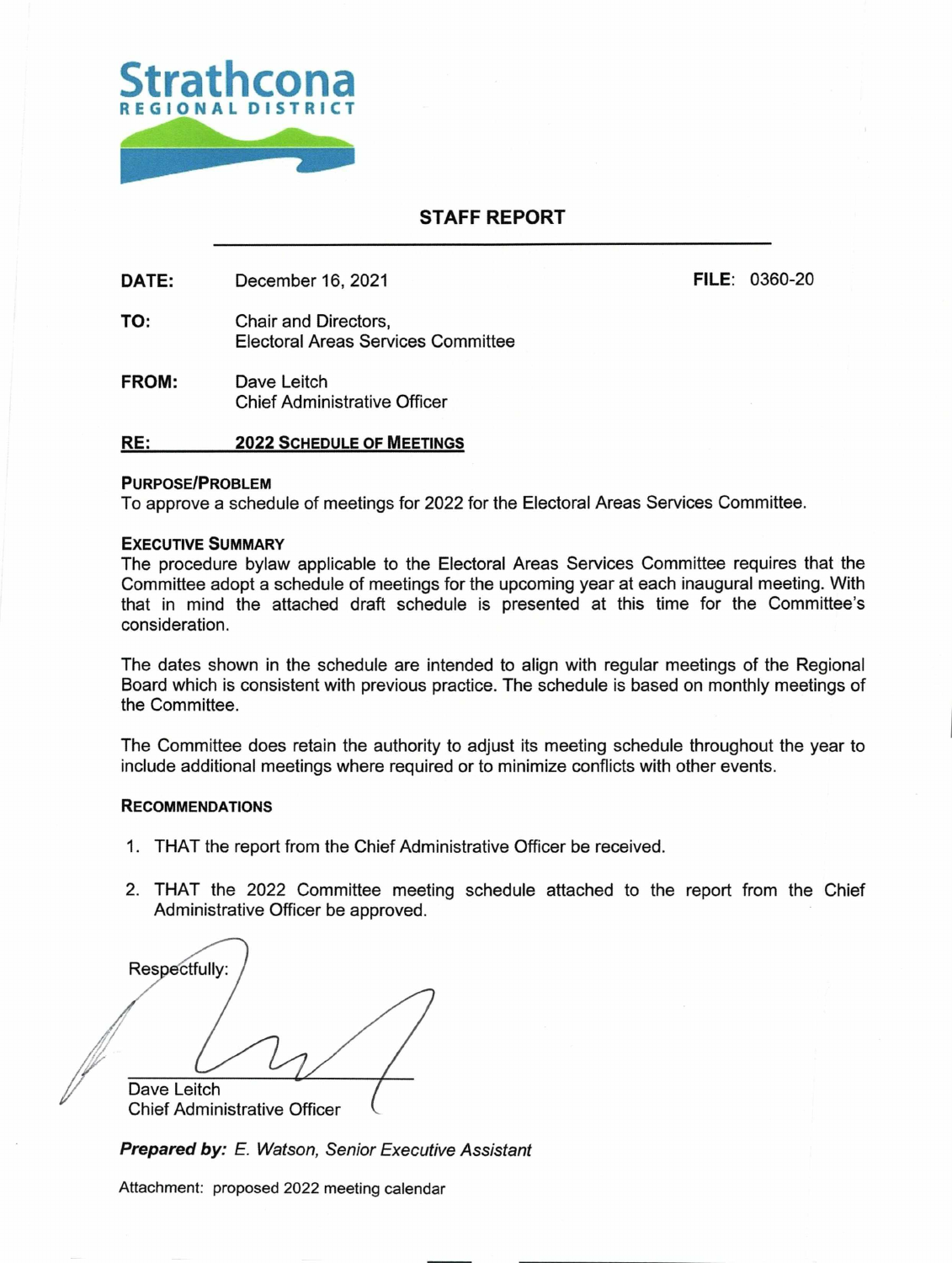

# **2022 MEETING CALENDAR**

| <b>JANUARY</b>  |               |          |                                               |
|-----------------|---------------|----------|-----------------------------------------------|
| Wednesday       | January 12    | 9:30 AM  | <b>Electoral Areas Services Committee</b>     |
|                 |               |          | (inaugural)                                   |
|                 |               | 12:30 PM | <b>Regional Board</b>                         |
|                 |               | 3:00 PM  | Strathcona Gardens Commission (inaugural)     |
| Wednesday       | January 26    | 9:30 AM  | First Nations Relations Committee (inaugural) |
|                 |               | 10:30 AM | Municipal Services Committee (inaugural)      |
|                 |               | 12:30 PM | Regional Board                                |
| <b>FEBRUARY</b> |               |          |                                               |
| Wednesday       | February 9    | 9:30 AM  | <b>Electoral Areas Services Committee</b>     |
|                 |               | 12:30 PM | <b>Regional Board</b>                         |
|                 |               | 3:00 PM  | Strathcona Gardens Commission                 |
|                 | February 23   | 9:30 AM  | <b>First Nations Relations Committee</b>      |
| Wednesday       |               | 10:30 AM | <b>Municipal Services Committee</b>           |
|                 |               | 12:30 PM | <b>Regional Board</b>                         |
| <b>MARCH</b>    |               |          |                                               |
|                 | March 16      | 9:30 AM  | <b>Electoral Areas Services Committee</b>     |
| Wednesday       |               | 12:30 PM | <b>Regional Board</b>                         |
|                 |               | 3:00 PM  | Strathcona Gardens Commission                 |
|                 | March 30      | 9:30 AM  | <b>First Nations Relations Committee</b>      |
| Wednesday       |               | 10:30 AM | <b>Municipal Services Committee</b>           |
|                 |               | 12:30 PM | <b>Regional Board</b>                         |
| <b>APRIL</b>    |               |          |                                               |
| Wednesday       | April 13      | 9:30 AM  | <b>Electoral Areas Services Committee</b>     |
|                 |               | 12:30 PM | <b>Regional Board</b>                         |
|                 |               | 3:00 PM  | Strathcona Gardens Commission                 |
|                 | April 27      | 9:30 AM  | <b>First Nations Relations Committee</b>      |
| Wednesday       |               | 10:30 AM | <b>Municipal Services Committee</b>           |
|                 |               | 12:30 PM | Regional Board                                |
| <b>MAY</b>      |               |          |                                               |
|                 | <b>May 11</b> | 9:30 AM  | <b>Electoral Areas Services Committee</b>     |
| Wednesday       |               | 12:30 PM | <b>Regional Board</b>                         |
|                 |               | 3:00 PM  | Strathcona Gardens Commission                 |
| Wednesday       | <b>May 25</b> | 9:30 AM  | <b>First Nations Relations Committee</b>      |
|                 |               | 10:30 AM | Municipal Services Committee                  |
|                 |               | 12:30 PM | Regional Board                                |
| <b>JUNE</b>     |               |          |                                               |
| Wednesday       | June 15       | 9:30 AM  | Electoral Areas Services Committee            |
|                 |               | 12:30 PM | <b>Regional Board</b>                         |
|                 |               | 3:00 PM  | Strathcona Gardens Commission                 |
| Wednesday       | June 29       | 9:30 AM  | <b>First Nations Relations Committee</b>      |
|                 |               | 10:30 AM |                                               |
|                 |               | 12:30 PM | Municipal Services Committee                  |
|                 |               |          | <b>Regional Board</b>                         |